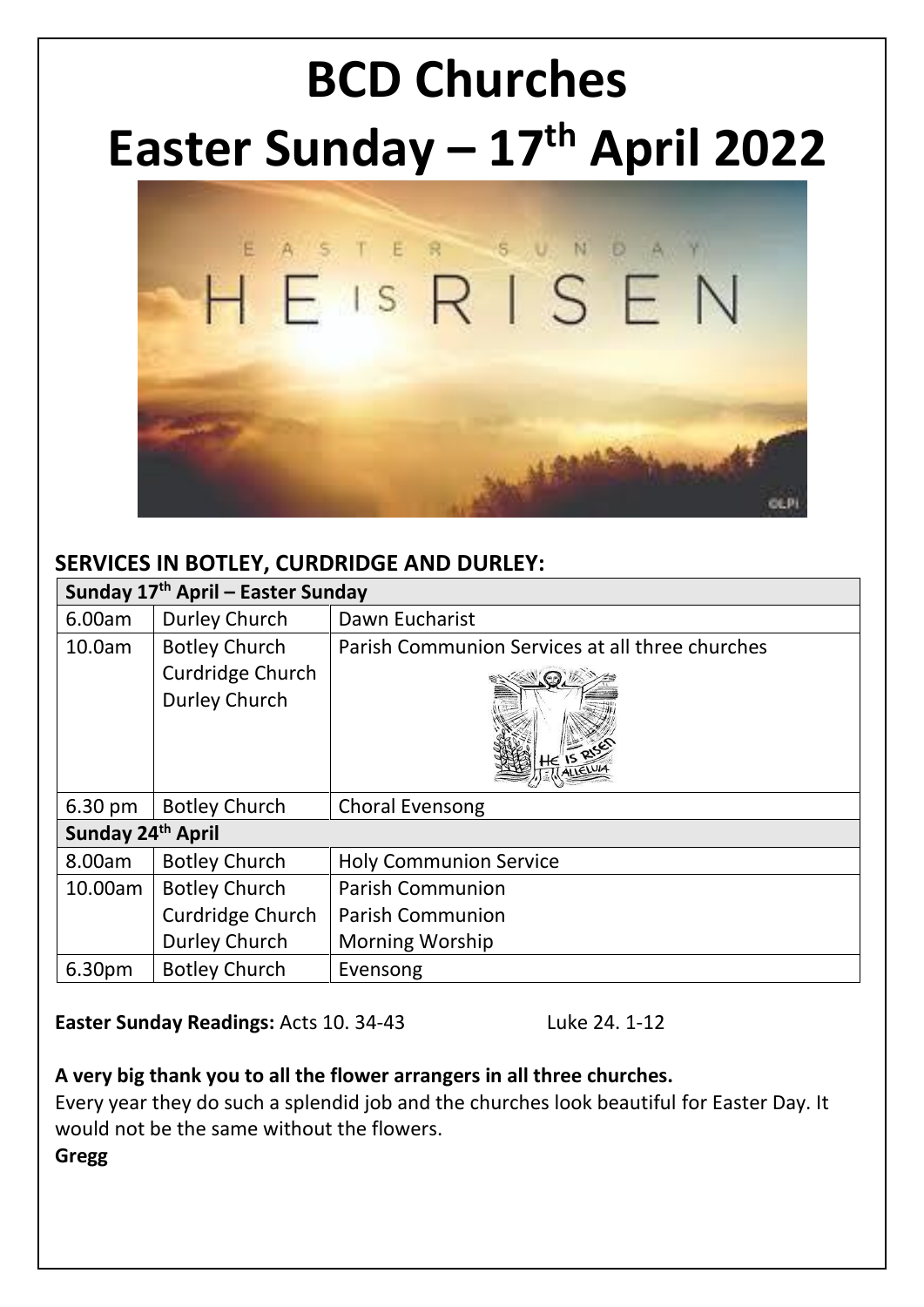#### **PRAYER REQUESTS**

**Stan & Joan Hoare – AMENDED TIME** Stan & Joan's funerals are taking place at Wessex Vale Crematorium on **Monday 25th April at the** *AMENDED* **time of 12.15pm.**

#### **Window Cross**

The window cross at All Saints', Botley is being sponsored by Pam Davies for April – In loving memory of Len Davies on his first anniversary.

---------------------------------------------------------



### **A Rocha UK Prayer Diary**

We give thanks for the growing community of Eco Churches in England and Wales. Almost 5,000 churches are helping each other celebrate what they are doing in caring for the environment and demonstrating that the Gospel is good news for God's earth. Pray for all those involved to have vision and inspiration as they encourage those around them to care for creation in their locality. Pray for the churches that are at different stages of the Eco Church journey, and for those who are responsible for moving it forward to have clear direction and enthusiasm as they work for God and creation. <https://arocha.org.uk/>

**Janet Clarke**

**---------------------------------------------------------- <sup>9</sup>** And now, in my old age, don't set me aside. Don't forsake me now when my strength is failing. **<sup>10</sup>**My enemies are whispering, **<sup>11</sup>** "God has forsaken him! Now we can get him. There is no one to help him now!" **Psalm 71:3**



**Heavenly Father, please hear our continued prayers for the people of Ukraine, We pray for all those suffering or afraid, that you will be close to them and protect them.**

**We pray for our world leaders to have strength, compassion and wisdom to guide their choices.**

**We pray for the world that we may reach out in solidarity to all those in need.**

**May we walk in your ways so that peace and justice become a reality for the people of Ukraine and for all the world.**

**Amen**

### **RIP**

Stan Hoare, Joan Hoare, Connie Pittman, Jeanette Collett, Jean Wakeford.

#### **The sick**

Christopher Browne, Godfrey White, Wendy Lewis, Lena Mensingh, Elizabeth Denholm, The Tolliday family, Graham Barker, Catherine McClurg, Adam Champion, Ron Bartley, Maggie Mears, Hilary Taylor, Catherine Fitch, Jo Smith, Alan Waller, Terrie Hitchcock.

#### **Housebound**

Beryl Cook, Ron Chilcott, Geoff Gamblin, Mary Walsh, John Cooper, Jill Hutchings, Nora Martin, George Gebauer.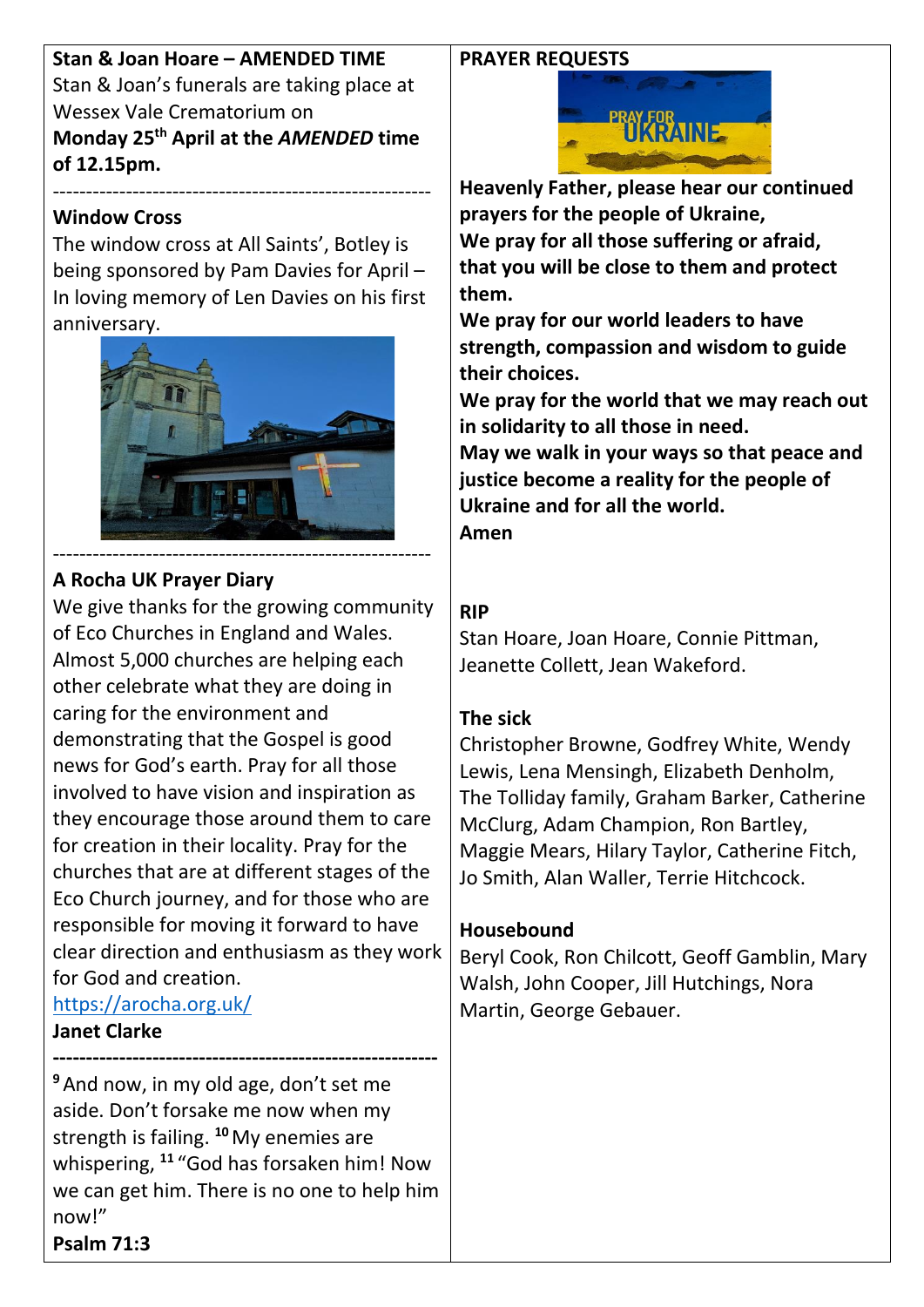#### **Food Banks**

The boxes for collection are outside each church. They are in great need of the following: coffee, tinned fish, tinned tomatoes, sweetcorn and biscuits.

#### **---------------------------------------------------------- HELP PLEASE!**

Can you please help with items for the Plant Sale & Market at Botley on the 23<sup>rd</sup> April? Donations of plants and cakes to be sold on the day would be greatly appreciated. Also, other items which can be sold – produce, books and items suitable for the raffle. If anyone is available to help in the setting up beforehand, on the day – manning a stall and clearing up afterwards, any assistance would be very welcome. If you are able to help, please contact Michael Moore or Mary Leahy.

Many thanks. **The Botley Social Team**

**---------------------------------------------------------- All Saints' Coffee Morning – Botley Tuesday 19th April 10.30am Please do come and join us – all welcome!**

> **All Saints Church Botley Coffee Morning**

10:30 am until 12 noon In the Fover - All Welcome Coffee and Cake £1.50 Bring and Buy, Raffle, Choice of quality Books &<br>WD's. Homemade cakes, Greetings Cards and Gift



# **---------------------------------------------------------- Botley Easter Trail – from Thursday 7th – Saturday 23rd April - FREE**

Please come and take an Easter Trail Sheet which you'll find in a box outside the church porch. Find the letters from the clues and bring your completed sheet to Botley Church between 10.00am – 4.00pm on Saturday 23<sup>rd</sup> April to claim your free gift. **Kindly sponsored by The Dolphin**

# **ALL SAINTS' CHURCH PLANT SALE & MARKET Saturday 23rd April 10.30am – 1.30pm In the churchyard, in front of the church**



Please join us at this church fund raising event. Come and celebrate St George's day, have some fun and meet up with friends! Plant stall, delicious cakes, books, burgers, bacon rolls and hot drinks. Old and new collectables and a lucky raffle! We look forward to welcoming you.

**All in aid of our church 'Raise the Roof' repairs fund.**

**------------------------------------------------------------- Well done St Peter's** for raising nearly £300.00 to support the relief effort in Ukraine. Many thanks to all who gave so generously.

---------------------------------------------------------------

# **FANTASTIC PLANT & CAKE SALE IN DURLEY! Saturday 30th April 10am – 3.00pm**

In the front garden of Longbeech, Durley Brook Road (6 bungalows up from the school). Please park at the school.

### **All proceeds now going to THE UKRAINE APPEAL**

Vegetable seedlings, bedding plants and lots more. Plus, a wonderful selection of homemade cakes.

Contributions of plants and cakes to sell would be greatly appreciated on the day.

**Further details from Gill Mulley 01489 860587**